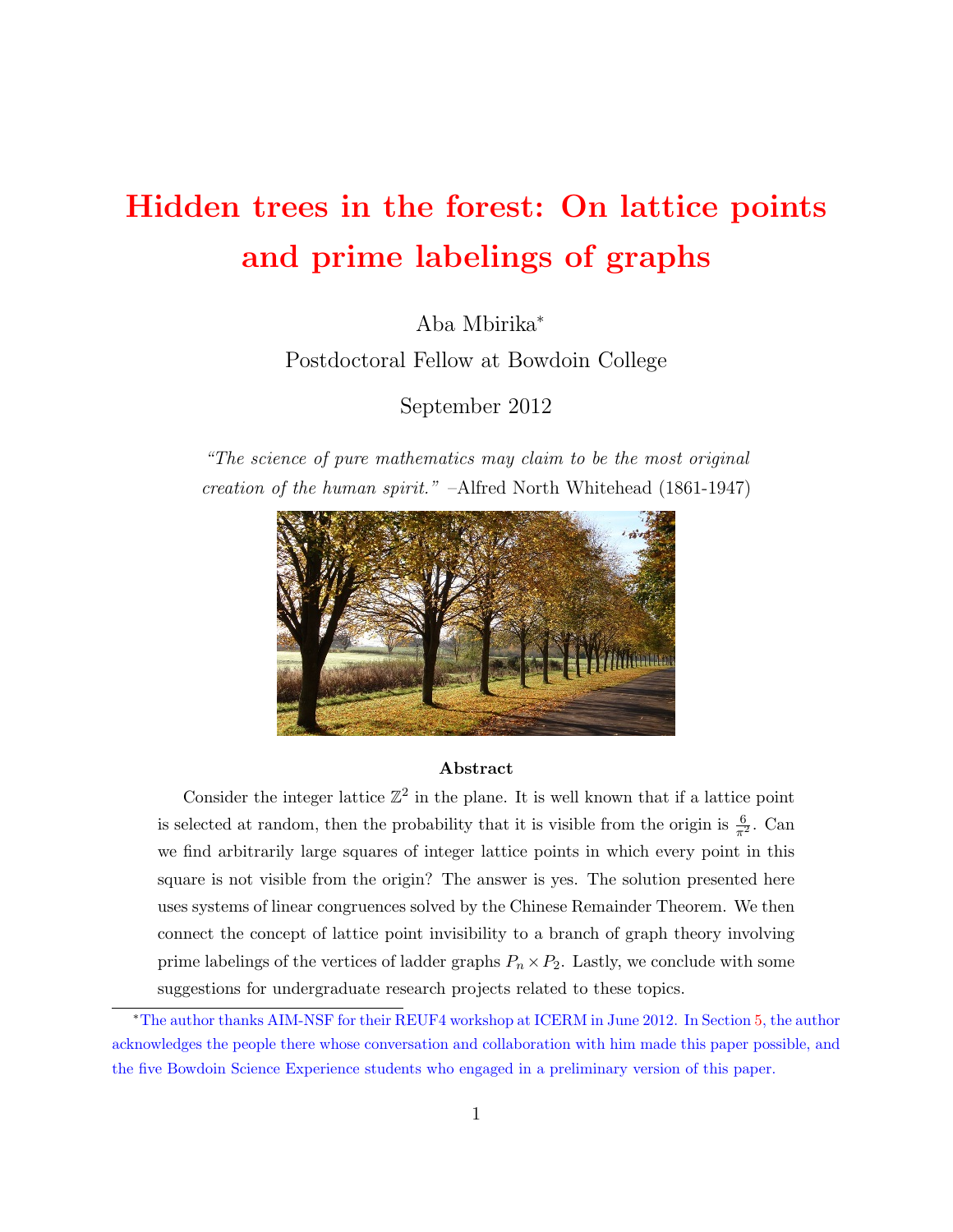#### Contents

| 1 Visible lattice points from the origin?                | $\mathbf 2$ |
|----------------------------------------------------------|-------------|
| 2 Arbitrarily large patches of invisible lattice points? | 5           |
| 3 A connection to prime labelings of graphs              | 9           |
| 4 Possible undergraduate research projects               | 15          |
| 5 Acknowledgments                                        | 17          |

## <span id="page-1-0"></span>1 Visible lattice points from the origin?

Imagine the plane  $\mathbb{R}^2$  as a forest in which each non-origin lattice point in  $\mathbb{Z}^2$  is a tree. Imagining for a moment that each tree is infinitely thin, we say that a tree is hidden from your view at the origin if some other tree lies in your line of sight.



Consider the four lines of sight denoted by the red line segments emanating from the origin in the figure above. In these lines of sight only four trees are visible. These trees are located at the green bullet points at  $(1, 3)$ ,  $(3, 4)$ ,  $(2, 1)$ , and  $(4, 1)$ . Obscured by these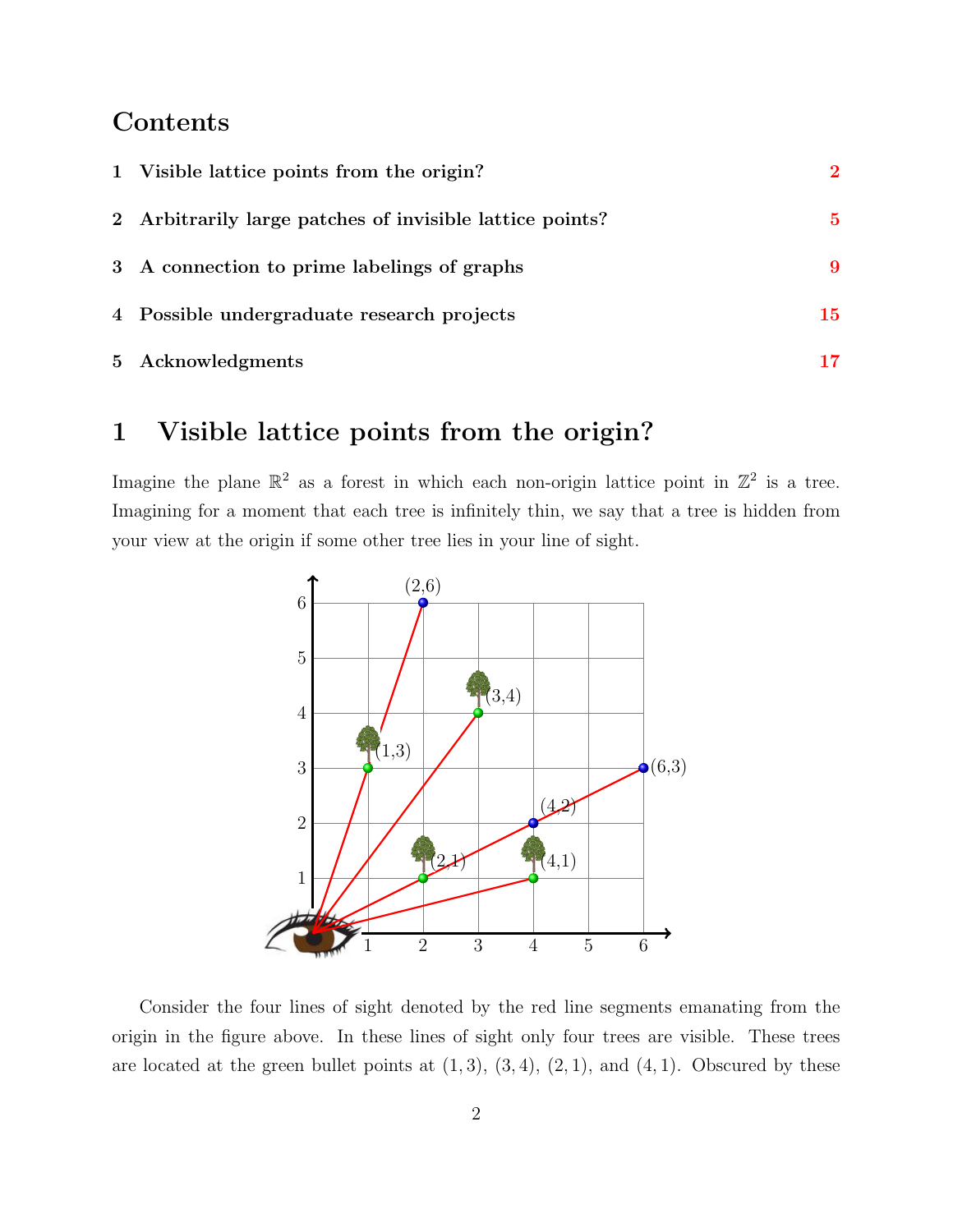trees are three other trees labeled by blue bullet points at  $(2, 6)$ ,  $(4, 2)$ , and  $(6, 3)$ . The trees located at these blue points are not visible from the origin. The tree at  $(2, 6)$  is obscured by the tree at  $(1, 3)$ , while the tree at  $(6, 3)$  is obscured by the tree at  $(4, 2)$  which in turn is obscured by the tree at  $(2, 1)$ . How are these last two integer coordinates related to the point (6, 3)?

The question of the visibility (or invisibility) of a lattice point from the origin can be recast in a number theoretic setting. The point  $(2, 6)$  is invisible because the point  $(1, 3)$ obscures it. And  $(6,3)$  is invisible since either  $(4,2)$  or  $(2,1)$  obscures it. It turns out that a point  $(x, y)$  is invisible from the origin if there is any point  $(x_0, y_0)$  such that  $(x, y) = (cx_0, cy_0)$ for some  $c \in \mathbb{N}_{>1}$ . That is, if c divides both x and y, then  $(x, y)$  is not visible from the origin. Hence the only visible points are the points  $(x, y)$  such that  $gcd(x, y) = 1$ .

A natural question to ask is what fraction of integer lattice points are visible from the origin? Let  $T(n)$  equal the number of integer lattice points in an  $n \times n$  square centered at the origin, and let  $V(n)$  equal the number of these points visible from the origin. Then it suffices to compute the limit of  $\frac{V(n)}{T(n)}$  as n approaches infinity. It turns out that this limit is  $\frac{6}{\pi^2}$ . One approach to a solution is to use the number theoretic characterization of visible lattice points given above. Proofs of this famous result are well known. Many involve the Möbius inversion formula and Euler-totient function (see Definition [3.12\)](#page-13-0). In Theorem [1.3,](#page-3-0) we provide an alternative proof.

Remark 1.1 (Historical background to the problem). The historical record of the original authorship of this result is inaccurately described on a number of occasions in the literature. Originally, the question on the probability of two random integers being coprime was raised in 1881 by Cesàro [\[2\]](#page-17-0). Two years later, he and Sylvester independently proved the result [\[3\]](#page-17-1) and [\[8\]](#page-17-2), respectively. Earlier in 1849, Dirichlet proved a slightly weaker form of the result [\[5\]](#page-17-3). The generalization to k coprime integers with  $k > 2$  was presented again by Cesaro in 1884 [\[4\]](#page-17-4). This result was apparently proven independently in 1900 by Lehmer [\[7\]](#page-17-5).

Remark 1.2. Since there is no uniform distribution on the natural numbers, it is somewhat imprecise to speak about the probability that two integers chosen at random are relatively prime. However, if we consider the uniform distribution on the set  $\{1, 2, \ldots, n\}$  and then take the limit as n approaches infinity, then it is within this context in which we make any probability statements in the theorem below.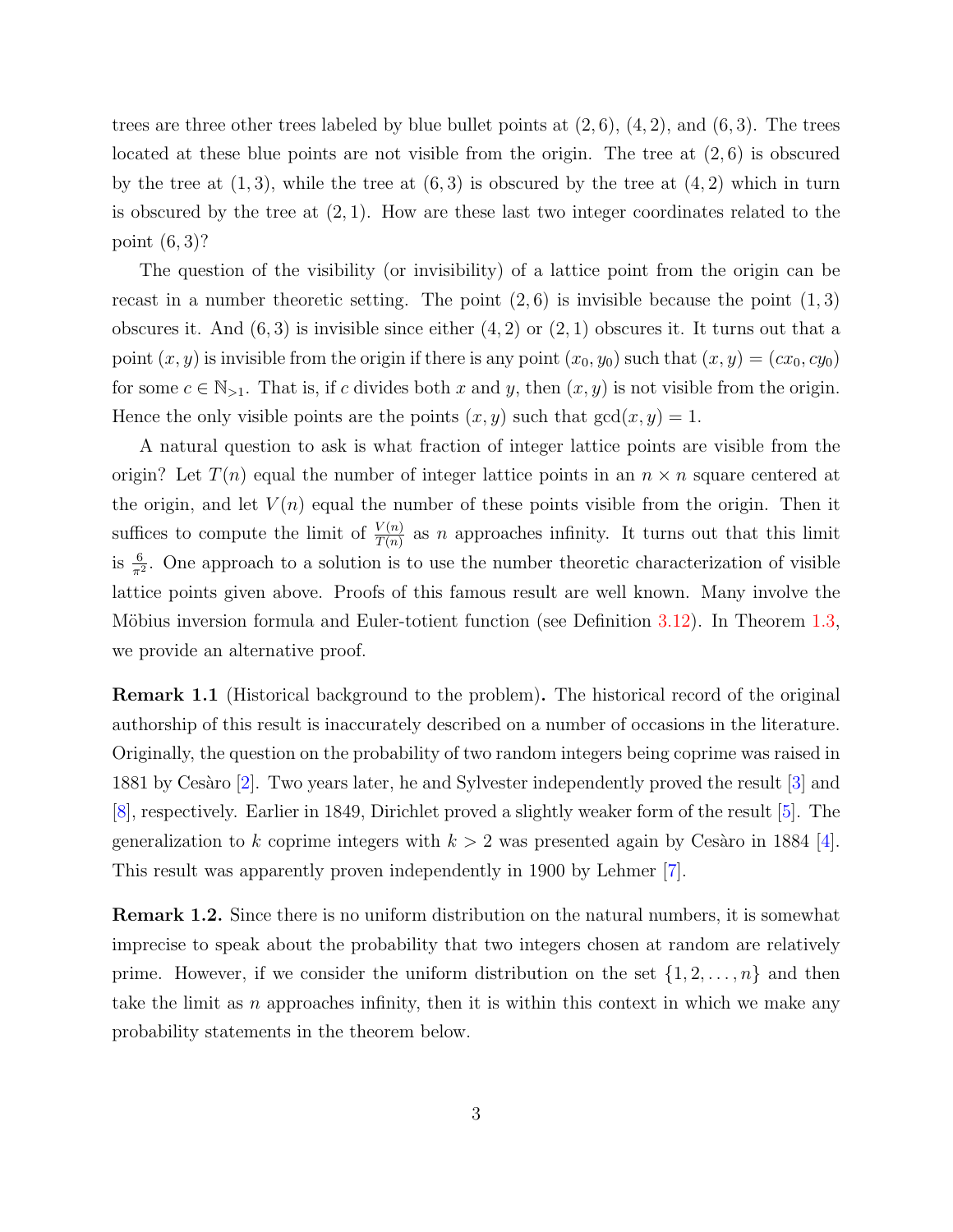<span id="page-3-0"></span>**Theorem 1.3.** The fraction of pairs  $(x, y)$  in the integer lattice  $\mathbb{Z}^2$  such that  $gcd(x, y) = 1$ is 6  $\frac{0}{\pi^2}$ .

*Proof.* Let x and y be randomly selected integers. The probability that x is divisible by the prime p is  $\frac{1}{p}$ . Similarly y is divisible by p with probability  $\frac{1}{p}$ . By mutual independence, the probability that both x and y are divisible by p is  $\frac{1}{p^2}$ . Hence, the probability that both integers are not divisible by p is  $1 - \frac{1}{n^2}$  $\frac{1}{p^2}$ . For distinct primes, these divisibility events are mutually independent, thus the probability that no prime divides both  $x$  and  $y$  is the following product over the primes:  $\prod$ p  $\sqrt{ }$  $1 - \frac{1}{6}$  $p^2$  $\setminus$ . To calculate this infinite product, it is helpful to consider the Riemann zeta function

$$
\zeta(s) = \sum_{n \ge 1} \frac{1}{n^s} = \frac{1}{1^s} + \frac{1}{2^s} + \frac{1}{3^s} + \cdots
$$

for  $s > 1$ . A wonderful result of Euler connects this infinite sum with an infinite product of infinite sums over the primes. The essence of Euler's proof is its use of the fundamental theorem of arithmetic to observe that the sum can be written as the following infinite product

$$
\sum_{n\geq 1} \frac{1}{n^s} = \prod_p \left( 1 + \frac{1}{p^s} + \frac{1}{p^{2s}} + \frac{1}{p^{3s}} + \cdots \right). \tag{1}
$$

By multiplying out the product on the right side, each term  $\frac{1}{n^s}$  on the left side appears exactly once, as a product of the appropriate powers of the primes in n. Since each product on the right hand side is a geometric series of the form  $\frac{1}{1}$  $1 - \frac{1}{n^3}$  $\overline{p^s}$ , Equation [\(1\)](#page-3-1) becomes

<span id="page-3-1"></span>
$$
\sum_{n\geq 1} \frac{1}{n^s} = \prod_{p} \frac{1}{1 - \frac{1}{p^s}}.
$$

Letting  $s = 2$  and taking reciprocals, we get

$$
\frac{1}{\zeta(2)} = \prod_p \left(1 - \frac{1}{p^2}\right),\,
$$

where the right side is the probability value we seek, and the left side is the reciprocal of the well-known evaluation of the Riemann zeta function at  $s = 2$ , namely  $\zeta(2) = \frac{\pi^2}{6}$  $\frac{r^2}{6}$ . Hence the fraction of lattice points  $(x, y)$  visible from the origin is  $\frac{6}{\pi^2}$ , as desired.  $\Box$ 

**Example 1.4.** Consider the visible points in the interior of the  $8 \times 8$  square below. The figure gives the first quadrant of the  $15 \times 15$  square around the origin:

$$
\Delta_7 = \{(x, y) : |x| \le 7, |y| \le 7\}.
$$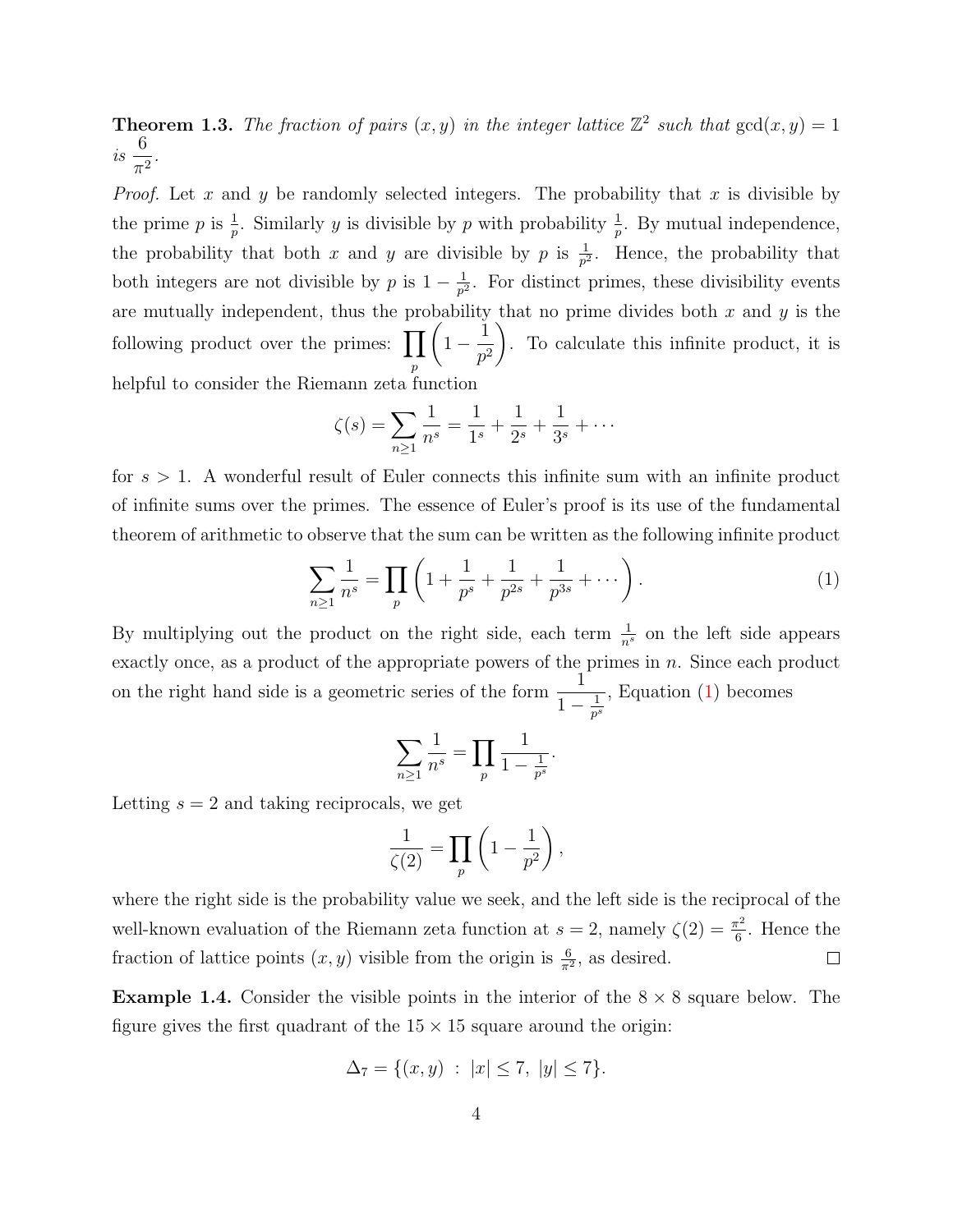In the figure, we can count that there are 35 visible points. By symmetry the square  $\Delta_7$ will have  $35 \times 4 = 140$  visible points in addition to the four points  $(\pm 1, 0)$  and  $(0, \pm 1)$  on the x-axis and y-axis. Thus there are 144 visible points in  $\Delta_7$ . Hence the fraction of visible points is  $\frac{144}{225} = 0.64$ , which is within 0.032 of the predicted fraction  $\frac{1}{\zeta(2)}$  given in Theorem [1.3.](#page-3-0)



#### <span id="page-4-0"></span>2 Arbitrarily large patches of invisible lattice points?

Again suppose that you are standing at the origin in the integer lattice of trees. It seems very likely that the closer one looks from the origin, then the more trees one can see. Consequently, one might imagine that the further away one looks, the more trees there are that are obscured from view. A natural question to ask is the following: Are there arbitrarily large square patches that are not visible from the origin? Can we discover hidden forests of arbitrarily large sizes? Where exactly are they? Can we extend this to higher dimensions? The answer to these questions is yes, and the solution involves a wonderful use of linear congruences and the Chinese Remainder Theorem. We solve this question in the two-dimensional setting and then invite the reader to extend it to higher dimensions (see Project [4.3\)](#page-14-1).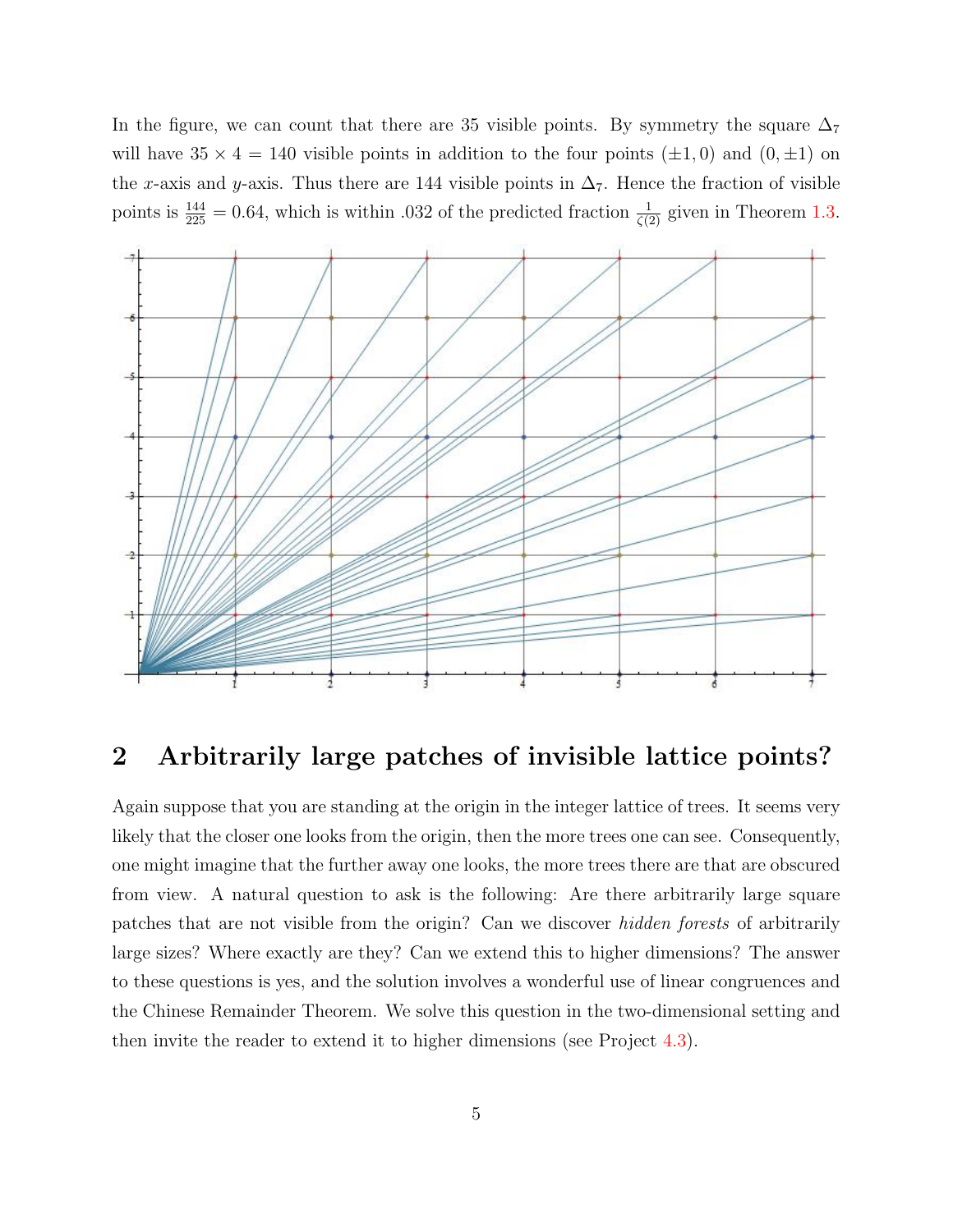

<span id="page-5-0"></span>**Theorem 2.1.** For every  $n \in \mathbb{N}$ , there exists disjoint sets  $A_1$  and  $A_2$  each containing n consecutive natural numbers such that  $gcd(a_1, a_2) > 1$  whenever  $a_i \in A_i$ .

*Proof.* Let  $\{p_1, p_2, ...\}$  be the set of primes. Construct the matrix containing the first  $n^2$ primes by filling row *i* with the primes  $p_{(i-1)n+1}$  through  $p_{(i-1)n+n}$  to yield the matrix:

| $p_1$          | $p_2$                                        | $p_3$      |  | $p_j$          |  | $p_n$          |
|----------------|----------------------------------------------|------------|--|----------------|--|----------------|
| $p_{n+1}$      | $p_{n+2}$                                    | $p_{n+3}$  |  | $p_{n+j}$      |  | $p_{2n}$       |
| $p_{2n+1}$     | $p_{2n+2}$                                   | $p_{2n+3}$ |  | $p_{2n+j}$     |  | $p_{3n}$       |
|                |                                              |            |  |                |  |                |
|                |                                              |            |  |                |  |                |
| $p_{(i-1)n+1}$ | $p_{(i-1)n+2}$ $p_{(i-1)n+3}$                |            |  | $p_{(i-1)n+j}$ |  | $p_{(i-1)n+n}$ |
|                |                                              |            |  |                |  |                |
|                |                                              |            |  |                |  |                |
|                | $p_{(n-1)n+1}$ $p_{(n-1)n+2}$ $p_{(n-1)n+3}$ |            |  | $p_{(n-1)n+j}$ |  | $p_{n^2}$      |

.

Let  $R_i$  and  $C_j$  be the product of the entries in row i and column j, respectively, so we have

$$
R_i = (p_{(i-1)n+1}) \cdot (p_{(i-1)n+2}) \cdot (p_{(i-1)n+3}) \cdots (p_{(i-1)n+n}),
$$
 and  

$$
C_j = (p_j) \cdot (p_{n+j}) \cdot (p_{2n+j}) \cdot (p_{3n+j}) \cdots (p_{(n-1)n+j}).
$$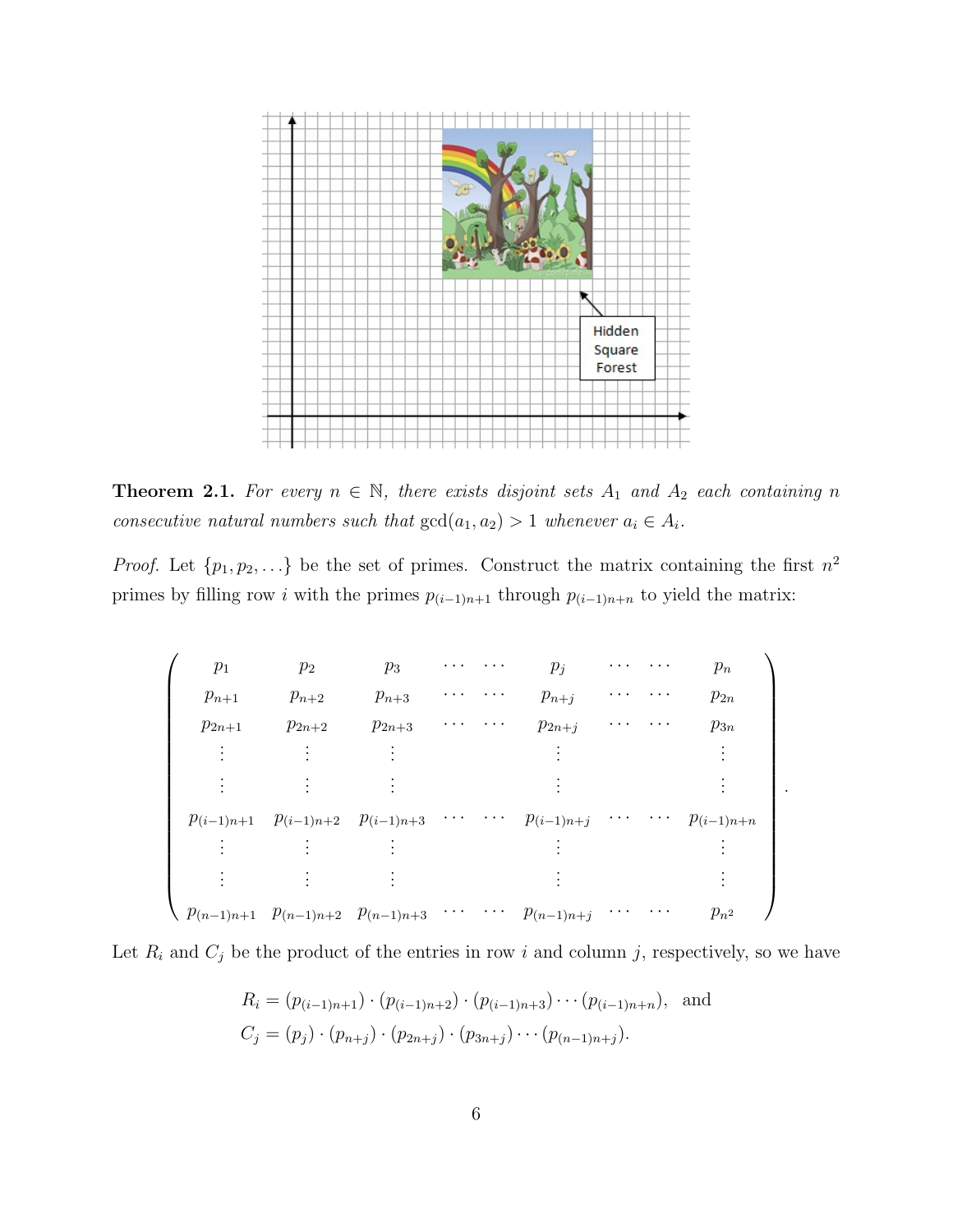Since they share no primes in common, the row products  $R_1, R_2, \ldots, R_n$  are pairwise relatively prime. Similarly, the column products  $C_1, C_2, \ldots, C_n$  are pairwise relatively prime. Consider the following pair of systems of linear congruences:

$$
x + 1 \equiv 0 \pmod{R_1}
$$
  
\n
$$
x + 2 \equiv 0 \pmod{R_2}
$$
  
\n
$$
\vdots
$$
  
\n
$$
x + n \equiv 0 \pmod{R_n}
$$
  
\n
$$
y + 1 \equiv 0 \pmod{C_1}
$$
  
\n
$$
y + 2 \equiv 0 \pmod{C_2}
$$
  
\n
$$
\vdots
$$
  
\n
$$
y + n \equiv 0 \pmod{C_n}
$$

By the Chinese Remainder Theorem, there exists solutions  $x_0$  and  $y_0$  to the left and right systems, respectively, such that  $x_0$  is unique modulo the integer  $R_1 \cdot R_2 \cdots R_n$  and  $y_0$  is unique modulo the integer  $C_1 \cdot C_2 \cdots C_n$ . Observe that these integers are the product of all entries in the matrix so we have  $R_1 \cdot R_2 \cdots R_n = C_1 \cdot C_2 \cdots C_n = \prod_{i=1}^{n^2} p_i$ , which we denote M. Let  $A_1 = \{x_0 + 1, x_0 + 2, \ldots, x_0 + n\}$  and  $A_2 = \{y_0 + 1, y_0 + 2, \ldots, y_0 + n\}$ . We claim that none of the elements in  $A_1$  are pairwise relatively prime to any of the elements in  $A_2$ . For an arbitrary  $x_0 + i \in A_1$  and  $y_0 + j \in A_2$ , these elements by construction are multiples of  $R_i$  and  $C_j$ , respectively, and hence their greatest common divisor equals the common prime that lies in the intersection of row i and column j in the matrix—that is,  $gcd(x_0 + i, y_0 + j) = p_{(i-1)n+j} > 1$  as desired.

If the sets  $A_1$  and  $A_2$  are disjoint, then we are done. Otherwise, by simply adding M to each of the *n* elements of  $A_2$ , we get the following new set that is clearly disjoint from  $A_1$ :

$$
A_2 = \{y_0 + 1 + M, y_0 + 2 + M, \dots, y_0 + n + M\}.
$$

It is also clear that  $gcd(x_0 + i, y_0 + j + M)$  still equals  $p_{(i-1)n+j}$ , and the two-dimensional case is done.  $\Box$ 

<span id="page-6-0"></span>**Example 2.2.** Let us consider the simplest case of a  $2 \times 2$  hidden forest. Using Theorem [2.1,](#page-5-0) if we choose  $n$  to be 2, then the prime matrix is

$$
\left(\begin{array}{cc}2 & 3\\5 & 7\end{array}\right).
$$

The row products are  $R_1 = 6$  and  $R_2 = 35$ , while the column products are  $C_1 = 10$  and  $C_2 = 21$ . Hence the corresponding linear congruences we need to solve are

$$
x + 1 \equiv 0 \pmod{6}
$$
  
\n
$$
x + 2 \equiv 0 \pmod{35}
$$
  
\n
$$
y + 1 \equiv 0 \pmod{10}
$$
  
\n
$$
y + 2 \equiv 0 \pmod{21}.
$$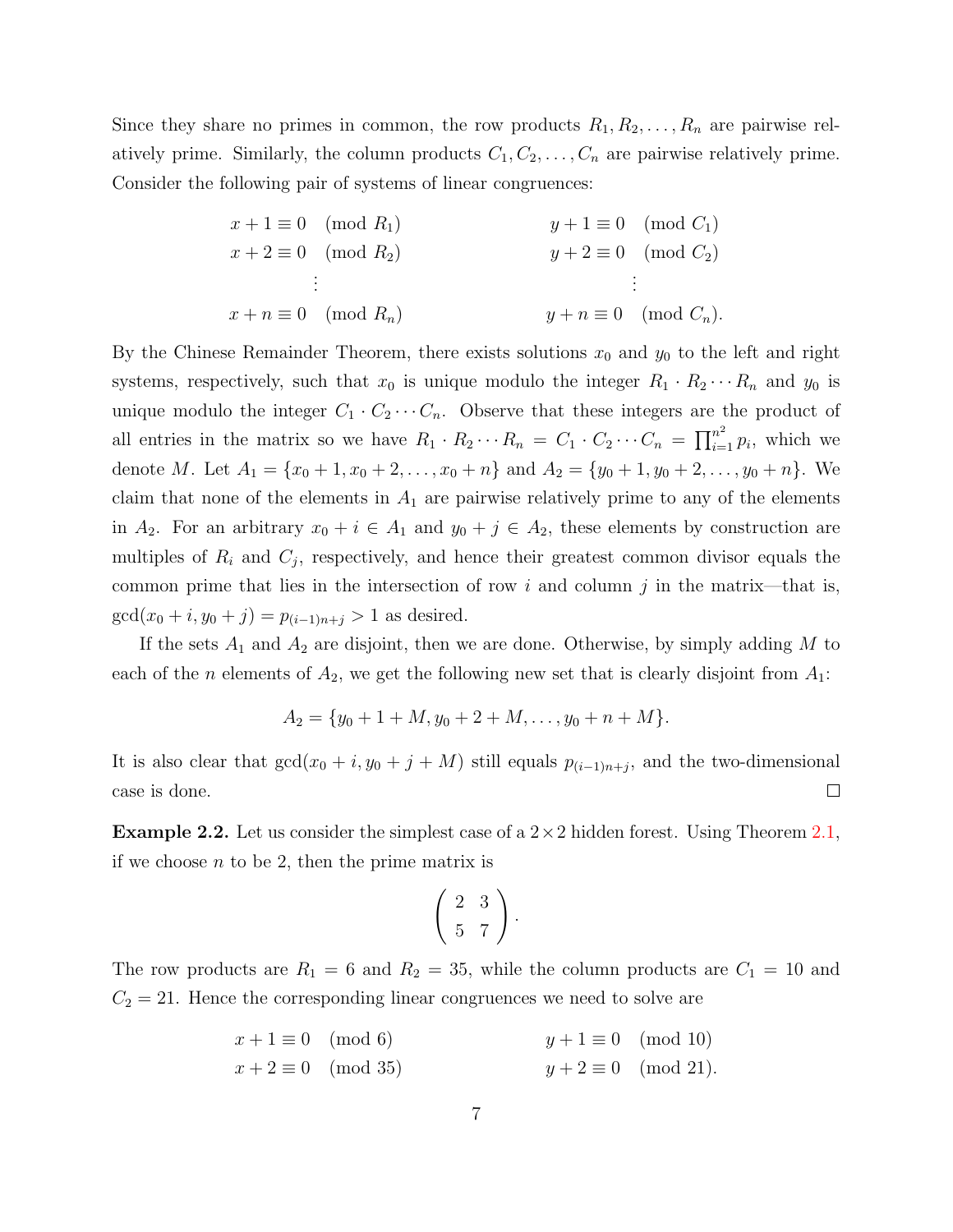By the Chinese Remainder Theorem, the left and right systems have the unique solutions

$$
x_0 = 173 \pmod{210}
$$
 and  
 $y_0 = 19 \pmod{210}$ ,

respectively. Let  $A_1 = \{174, 175\}$  and  $A_2 = \{20, 21\}$ . Then  $A_1 \cap A_2 = \emptyset$  and  $gcd(a_1, a_2) > 1$ for each  $a_i \in A_i$ . Thus, there is a hidden forest of four trees at  $(174, 20)$ ,  $(174, 21)$ ,  $(175, 20)$ , and (175, 21). In the figure below we draw the hidden forest, and to its right we draw the four nodes again but highlight the greatest common divisors of the coordinates of each node.

$$
(174,21) \bullet \bullet (175,21) \bullet \text{gcd} = 3 \bullet \bullet \text{gcd} = 7
$$
  

$$
(174,20) \bullet \bullet (175,20) \bullet \text{gcd} = 2 \bullet \bullet \text{gcd} = 5
$$

Observe that the gcd-figure on the right resembles the prime matrix up to a permutation of the entries. In fact we see that our original matrix is

<span id="page-7-1"></span>
$$
\begin{pmatrix} 2 & 3 \ 5 & 7 \end{pmatrix} = \begin{pmatrix} \gcd(x_0 + 1, y_0 + 2) & \gcd(x_0 + 2, y_0 + 2) \\ \gcd(x_0 + 1, y_0 + 1) & \gcd(x_0 + 2, y_0 + 1) \end{pmatrix}.
$$
 (2)

Question 2.3. For such a small square of trees, the hidden forest in the previous example seems very far from the origin! Can you find a closer hidden forest? In Figure [3.1,](#page-12-0) we give the 13  $\times$  13 first quadrant lattice  $\{(x, y) : 0 \le x, y \le 13\}$  and place a bullet at each invisible point. This figure confirms that there are no  $2 \times 2$  hidden forests in at least this subset of the integer lattice.

**Example 2.4.** Use Theorem [2.1](#page-5-0) to calculate the location of the sixteen trees in a  $4 \times 4$ hidden forest. Note: if done correctly, then  $x_0$  equals  $2,847,617,195,518,191,809$  and  $y_0$ equals 1,160,906,121,308,397,397. It seems that although the algorithm in the theorem yields a hidden forest, it may not yield a forest remotely "close" to the origin.

**Question 2.5.** What happens if we switch around some of the 4 entries in the prime matrix in the first example? Or choose different primes?

We now generalize Theorem [2.1](#page-5-0) to arbitrary d-dimensional integer lattices and leave the proof of this as an exercise for the reader (see Project [4.3\)](#page-14-1).

<span id="page-7-0"></span>**Theorem 2.6.** For every  $n, d \in \mathbb{N}$ , there exists disjoint sets  $A_1, A_2, \ldots, A_d$  each containing n consecutive natural numbers such that  $gcd(a_1, a_2, \ldots, a_d) > 1$  whenever  $a_i \in A_i$ .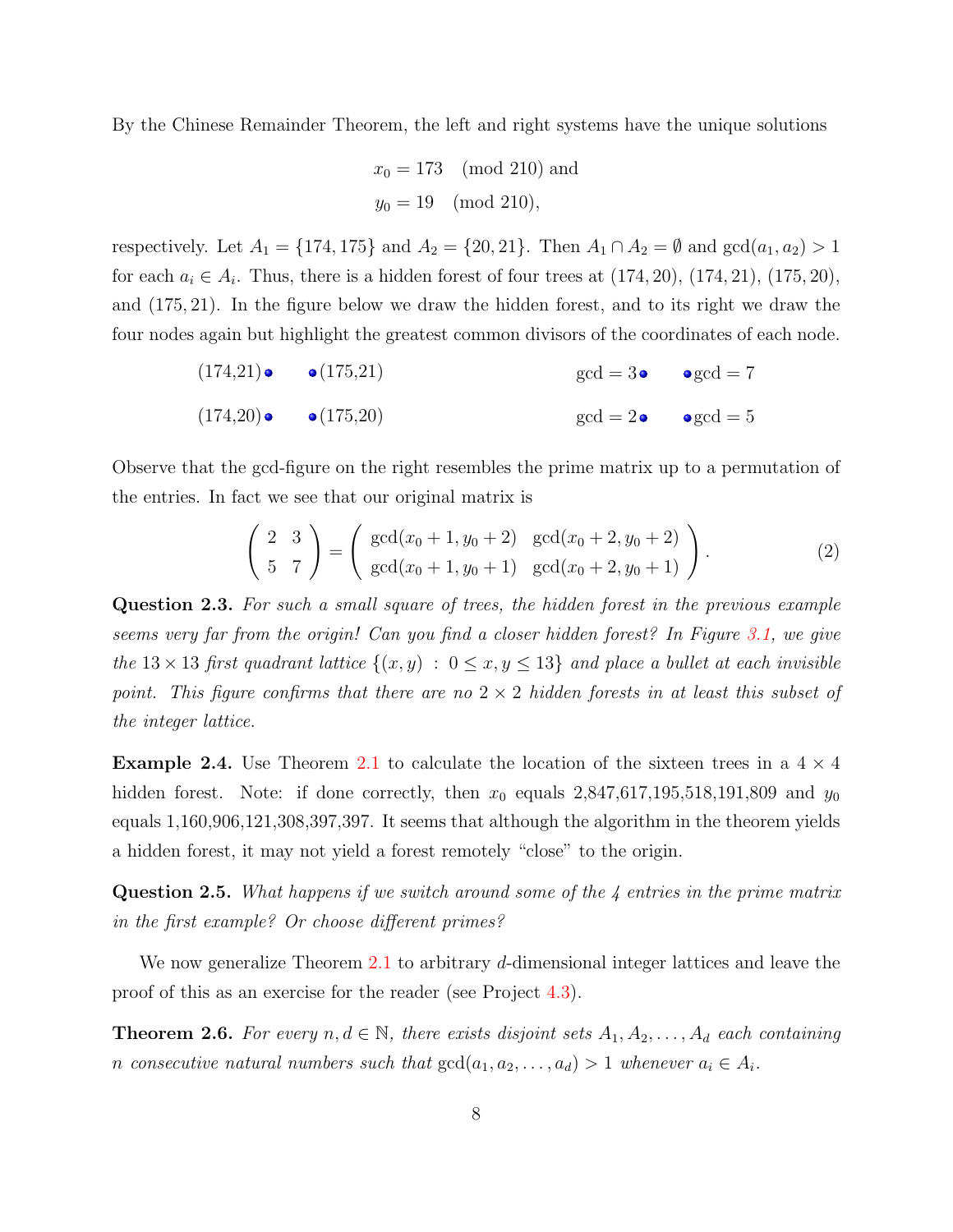#### <span id="page-8-0"></span>3 A connection to prime labelings of graphs

This section contains some unpublished results of the author and his collaborators [\[1\]](#page-17-6).

**Definition 3.1.** A prime labeling of a graph  $G$  is a labeling of the vertices with the integers  $1, 2, \ldots, v$  (where v is the number of vertices) such that any two adjacent vertices have labels that are relatively prime. We call a labeling of  $G$  a *coprime labeling* if the labeling set comes from the integers  $1, 2, ..., m$  for some  $m \geq v$ . Denote  $Pr(G)$  to be the smallest m that makes the labeling possible for G. If  $Pr(G) = v$ , then we say the graph G is prime.

<span id="page-8-1"></span>**Example 3.2.** Consider the ladder graph  $P_4 \times P_2$ . The two vertex labelings given below are not prime labelings since the edges, which we denote in red, are connecting vertices whose labels are not relatively prime.



Below, however, are two non-isomorphic prime labelings of  $P_4 \times P_2$ .



The consecutive numbering around the edges of the ladders gives the prime labelings in these last two examples a particularly nice presentation. Hence we give them a special name.

**Definition 3.3.** We say that a ladder graph  $P_n \times P_2$  has a *consecutive cyclic prime labeling* if the numbers  $1, 2, \ldots, 2n$  can be placed cyclically and in that order around the vertices of the ladder such that the ladder is prime.

<span id="page-8-2"></span>Question 3.4. It is clear that in any consecutive cyclic (not necessarily prime) labeling for  $P_n \times P_2$  that the sum of the vertex labels for each pair of vertices associated to a vertical edge equals the same number modulo 2n. For instance in the  $n = 4$  case of Example [3.2,](#page-8-1) the sum in the top right one is 9 (mod 8), the bottom left one is 11 (mod 8), and the bottom right one is 13 (mod 8). These number modulo 8 are 1, 3, and 5, respectively. Is there a rhyme or reason to why sums 3 and 5 work, but sum 1 gives a bad labeling?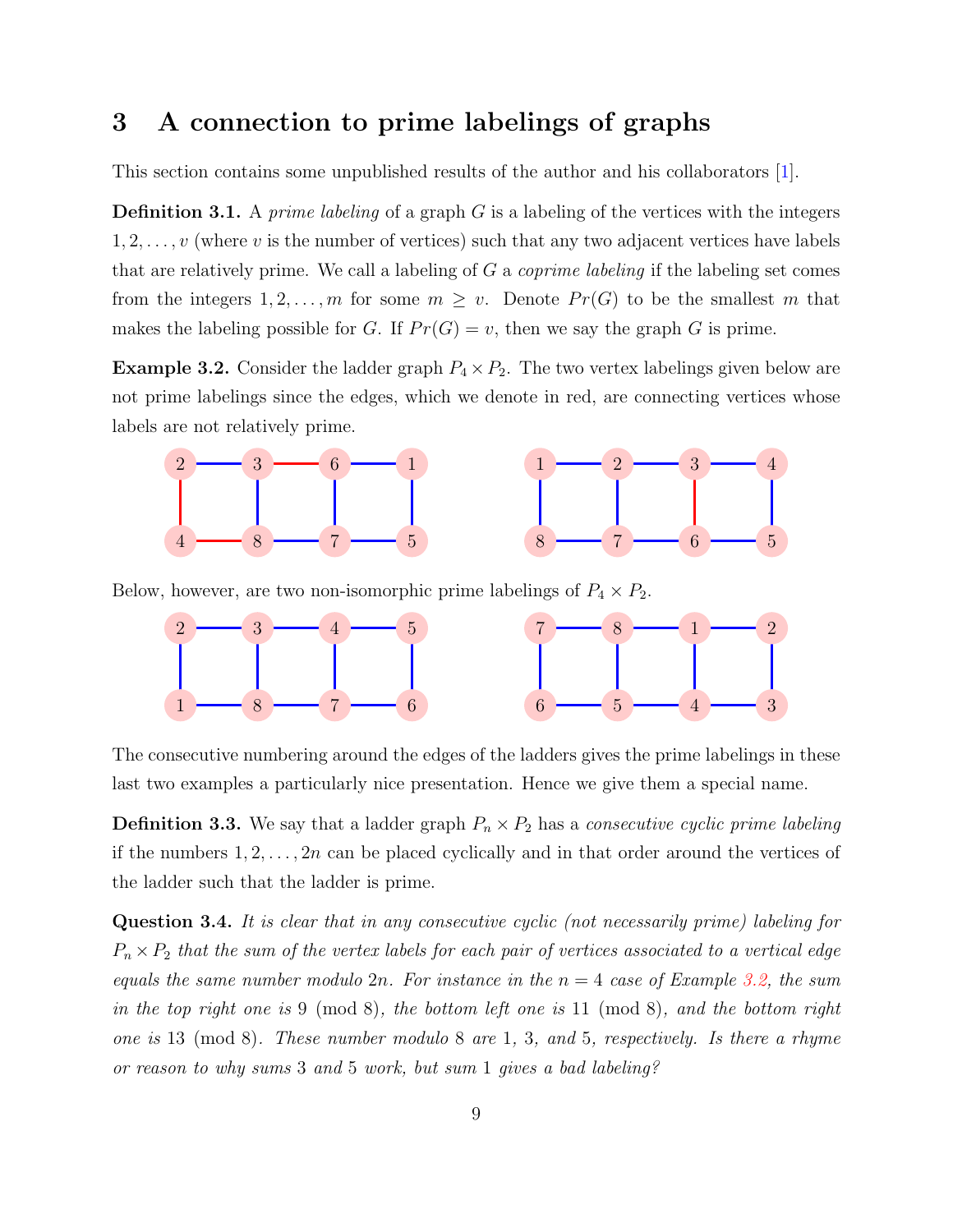<span id="page-9-1"></span>**Theorem 3.5** (Berliner, et al. [\[1\]](#page-17-6)). If  $n + 1$  is prime, then  $P_n \times P_2$  has a prime labeling. Moreover, this prime labeling can be realized with top row labels from left to right,  $1, 2, \ldots, n$ , and bottom row labels from left to right,  $n+2, n+3, \ldots, 2n, n+1$ .

*Proof.* Consider the graph  $P_n \times P_2$  where  $n+1$  is prime. We claim that the following vertex labeling gives a prime labeling:



Since  $gcd(k, k + 1) = 1$ , it suffices to check only the vertex labels arising from the endpoints of the following  $n$  particular edges:

- the horizontal edge connecting vertex labels  $2n$  and  $n + 1$ , and
- the first  $n-1$  vertical edges going from left to right.

Since  $n+1$  is prime and  $2n < 2(n+1)$ , then  $n+1$  cannot divide  $2n$ . Hence  $gcd(2n, n+1) = 1$ as desired. Observe that each of the  $n-1$  vertical edges under consideration have vertex labels a and  $(n+1)+a$  for  $1 \le a \le n-1$ . It follows that  $gcd((n+1)+a, a) = gcd(n+1, a) = 1$ . Thus the graph  $P_n \times P_2$  is prime whenever  $n + 1$  is prime.  $\Box$ 

<span id="page-9-0"></span>**Theorem 3.6** (Berliner, et al. [\[1\]](#page-17-6)). If  $2n+1$  is prime, then  $P_n \times P_2$  has a consecutive cyclic prime labeling which can be realized by assigning the label 1 to the top left vertex of the graph.

*Proof.* Consider the graph  $P_n \times P_2$  where  $2n+1$  is prime. We claim that the following vertex labeling gives a consecutive cyclic prime labeling:



Since  $gcd(k, k + 1) = 1$ , it suffices to check only the vertex labels arising from the endpoints of the first  $n-1$  vertical edges going from left to right. Observe that each of the  $n-1$ vertical edges under consideration have vertex labels a and  $(2n + 1) - a$  for  $1 \le a \le n - 1$ . We conclude that  $gcd(a,(2n+1)-a) = gcd(a,2n+1) = 1$ . Thus the graph  $P_n \times P_2$  has a consecutive cyclic prime labeling whenever  $2n + 1$  is prime.  $\Box$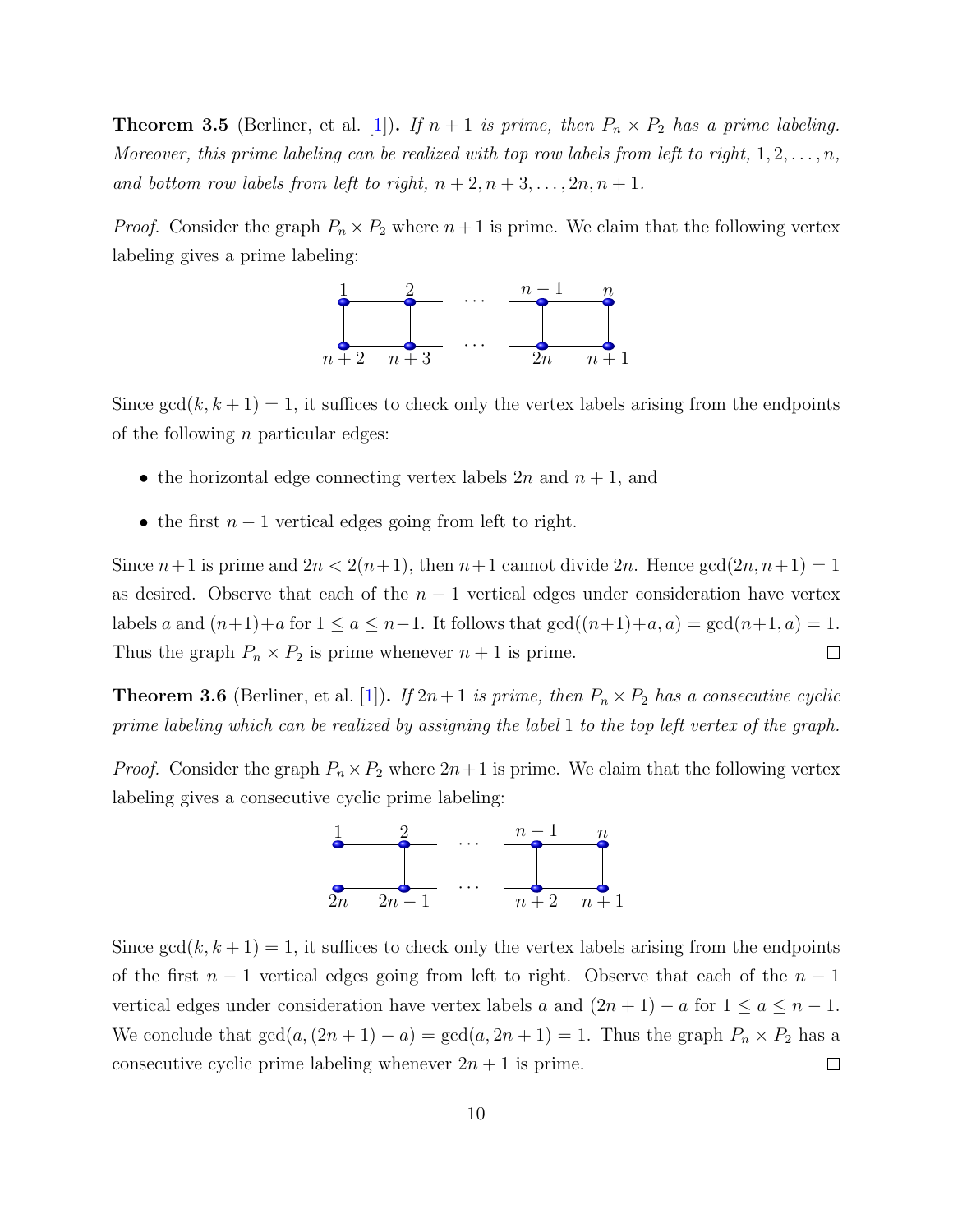<span id="page-10-0"></span>**Theorem 3.7** (Berliner, et al. [\[1\]](#page-17-6)). If  $2n+p$  is prime such that p is a prime less than  $2n+1$ , then  $P_n \times P_2$  has a consecutive cyclic prime labeling. Moreover, this labeling can be realized by assigning 1 to the vertex in the location  $\frac{1}{2}(p-1) - 1$  places from the top right vertex.

*Proof.* Let  $2n + p$  be a prime such that p is prime and less than  $2n + 1$ . Consider the graph  $P_n \times P_2$ . We claim that the following vertex labeling gives a consecutive cyclic labeling:

$$
L_{T} L_{T} + 1 \t ... \t 2n - 1 \t 2n \t 1 \t 2 \t ... \t P_{E} L_{B} L_{B} - 1 \t ... \t p + 1 \t p \t p - 1 \t p - 2 \t ... \t P_{B} + 1 \t R_{B}
$$

where  $L_T = \frac{1}{2}$  $\frac{1}{2}(p+1)+n, L_B=\frac{1}{2}$  $\frac{1}{2}(p-1)+n, R_T=\frac{1}{2}$  $\frac{1}{2}(p-1)$ , and  $R_B = \frac{1}{2}$  $\frac{1}{2}(p-1) + 1$ . Since  $gcd(k, k + 1) = 1$ , it suffices to check only the vertex labels arising from the endpoints of the first  $n - 1$  vertical edges going from left to right. There are two cases to consider:

- the vertical edges right of (and including) edge  $e_R$ , and
- the vertical edges left of (and including) edge  $e_L$ .

For the first case, observe that each of the edges under consideration have vertex labels a and  $p - a$  for  $1 \le a < \frac{1}{2}(p - 1)$ . It follows that  $gcd(a, p - a) = gcd(a, p) = 1$ . For the second case, observe that each of the edges under consideration have vertex labels a and  $(2n+p)-a$ for  $p \leq a \leq \frac{1}{2}$  $\frac{1}{2}(p-1) + n$ . We conclude that  $gcd(a,(2n+p)-a) = gcd(a,2n+p) = 1$ . Thus the graph  $P_n \times P_2$  has a consecutive cyclic prime labeling whenever  $2n + p$  is prime and p is a prime less than  $2n + 1$ .  $\Box$ 

<span id="page-10-1"></span>**Question 3.8.** For any integer n, is there a prime  $2n + p$  where either  $p = 1$  or p is a prime and less than  $2n + 1$ ? If the answer to this is yes, then as a result of Theorem [3.6](#page-9-0) and Theorem [3.7,](#page-10-0) we may conclude that not only is  $Pr(P_n \times P_2) = 2n$  for all n but also that every ladder has a consecutive cyclic prime labeling which we can easily construct.

**Example 3.9.** Consider the graph  $P_{10} \times P_2$ . Here  $n = 10$  and thus  $n + 1$  is prime so Theorem [3.5](#page-9-1) holds and we have the following prime labeling:

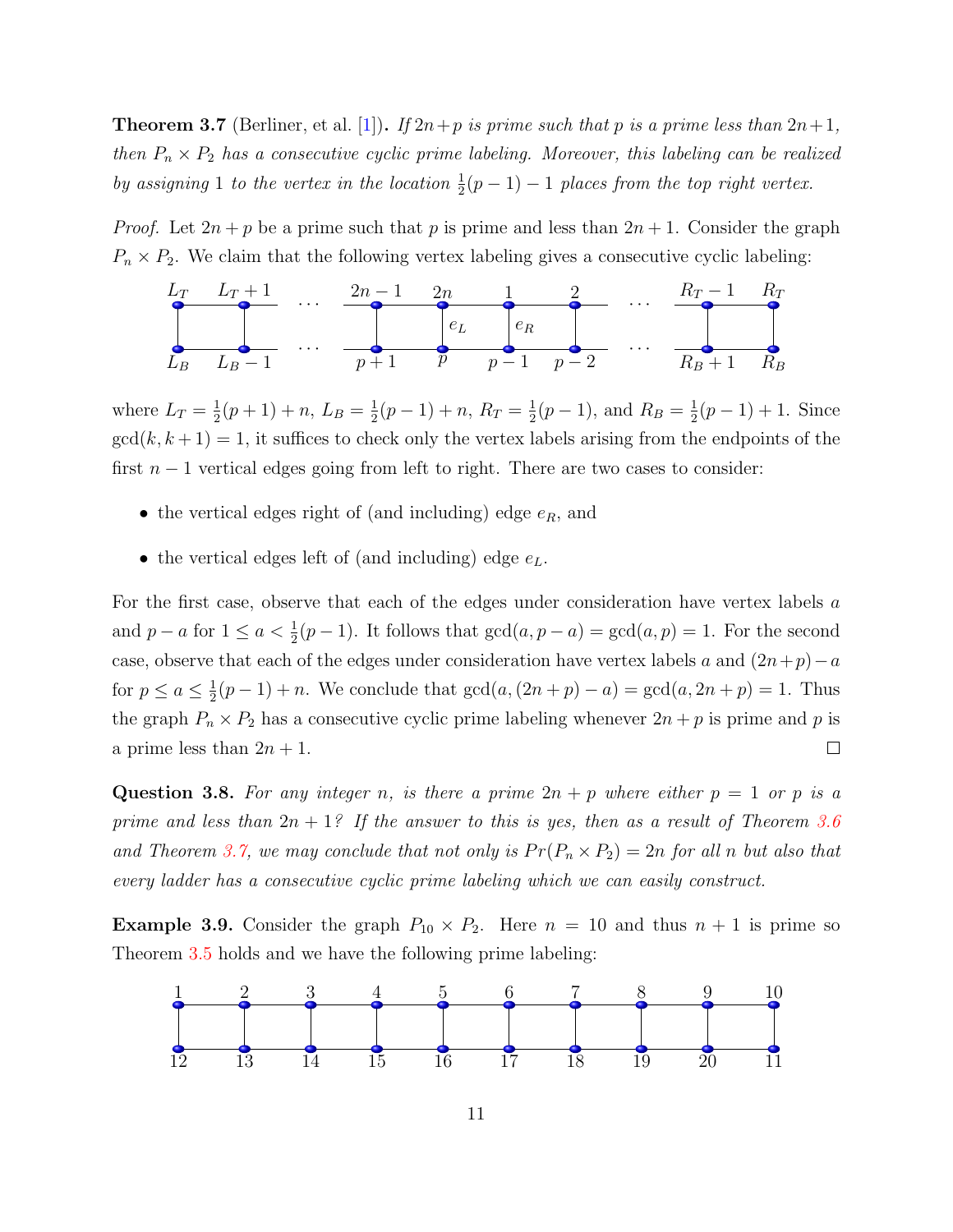Theorem [3.6](#page-9-0) does not apply since  $2n + 1 = 21$  and hence is not prime. Further we see that assigning 1 to the top left vertex does not yield a consecutive cyclic prime labelings since the edges, which we denote in red, are connecting vertices whose labels are not relatively prime.



Lastly, out of all the primes p such that  $p < 2n + 1$ , only the primes 3, 11, and 17 yield values  $2n + p$  which are prime—namely 23, 31, and 37, respectively. Theorem [3.7](#page-10-0) holds and we have the following three consecutive cyclic prime labelings:



In each labeling we highlight the  $p$ -value that corresponds to exactly where we need to assign the value 1 (as determined by Theorem [3.7\)](#page-10-0). For  $p = 19$  we observe that  $2n + p = 39$  is not prime, yet the following labeling shows that assigning 1 to the prescribed vertex gives a successful labeling nonetheless.



An exhaustive check shows that assigning 1 to any other vertex in the top row fails to yield a consecutive cyclic prime labeling.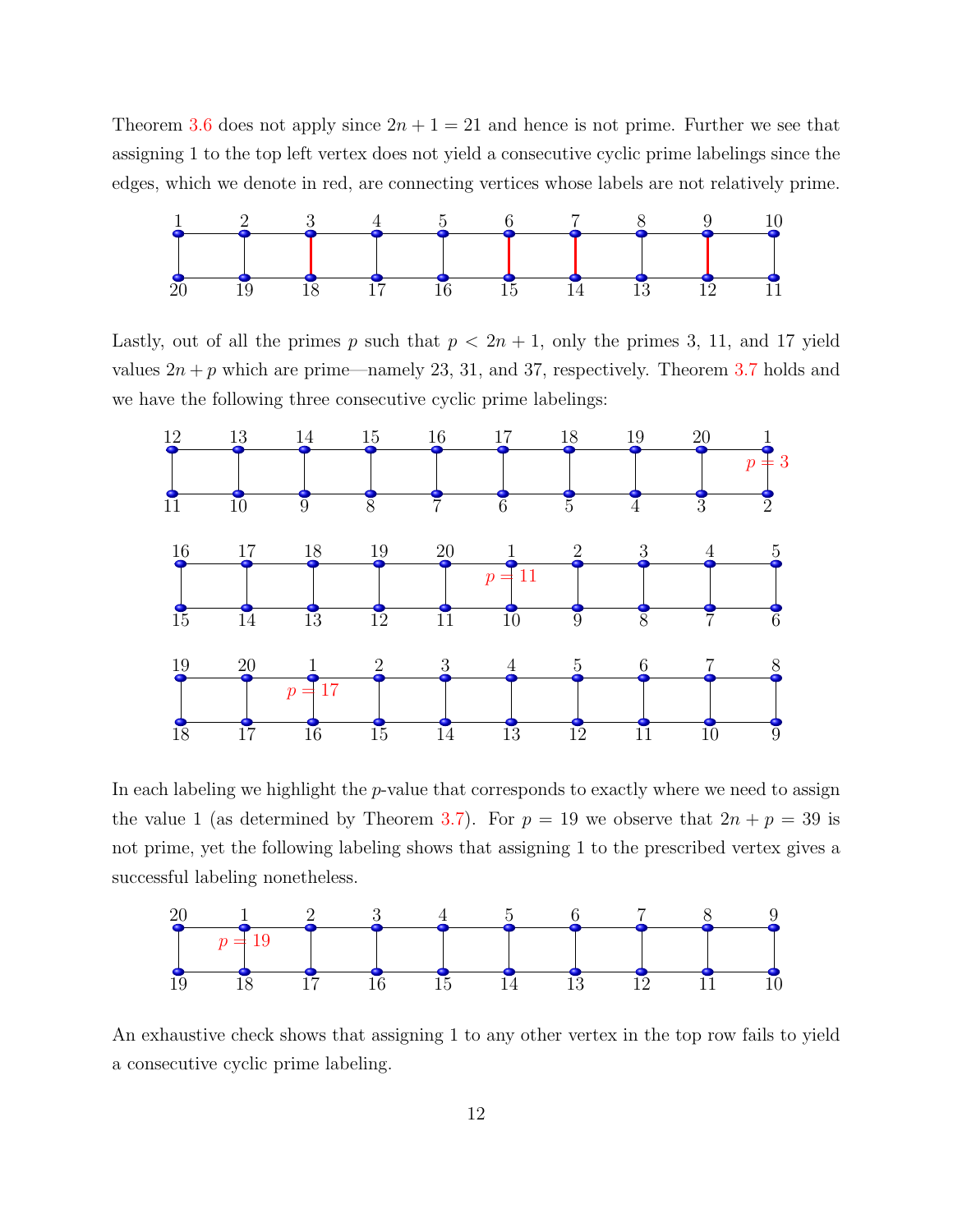<span id="page-12-1"></span>Question 3.10. The previous example proves that the converse of Theorem [3.7](#page-10-0) does not hold. That is, there are primes p for which  $2n + p$  is not prime, yet the prescribed labeling is successful. However this same example does not disprove the converse of Theorem [3.6.](#page-9-0) Does there exist an n such that  $P_n \times P_2$  has a successful labeling with the value 1 assigned to the top left vertex, but  $2n + 1$  is not prime?



<span id="page-12-0"></span>Figure 3.1: Points (shown as bullets) not visible from the origin

In Figure [3.1,](#page-12-0) we show a connection between certain visible points from the origin and lines (shown in red) of the form  $y = -x + p$  where p is a prime. The main point of this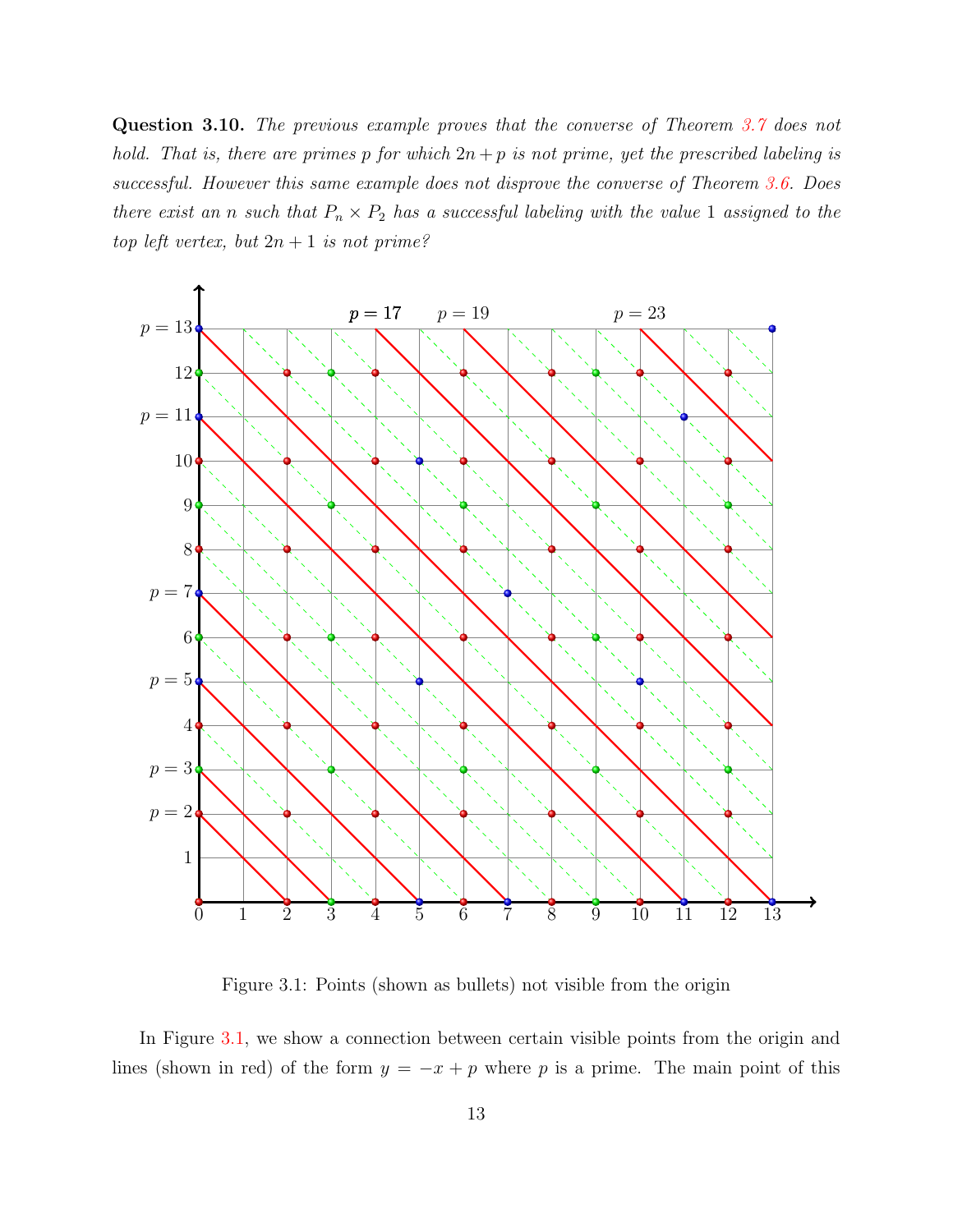section is to connect prime labelings of graphs to lines of slope −1 with prime y-intercept values. First we ask the reader to explore the following question.

<span id="page-13-1"></span>**Question 3.11.** Fix a prime p. Prove or disprove the following: All of the lattice points in which the line  $y = -x + p$  passes through in the interior of the first quadrant are visible points.

<span id="page-13-0"></span>**Definition 3.12** (Euler's totient function). For  $n \geq 1$ , let  $\phi(n)$  denote the number of positive integers not exceeding  $n$  that are relatively prime to  $n$ .

The totient function is beneficial to us as it counts the number of integers  $k \leq n$  such that  $gcd(n, k) = 1$ . Some useful properties of the totient function are the following:

- $\phi(n) = n 1$  if and only if n is prime.
- If p is prime and  $k > 0$ , then  $\phi(p^k) = p^k p^{k-1} = p^k$  $1 - \frac{1}{1}$ p  $\setminus$
- $\phi$  is a multiplicative function (i.e.,  $\phi(mn) = \phi(m)\phi(n)$  whenever  $gcd(m, n) = 1$ ).

.

The following theorem combines the last two properties to yield a practical method of computing the value of the totient function of any positive integer.

**Theorem 3.13.** Let  $n \geq 1$  be an integer with prime factorization  $n = p_1^{k_1} p_2^{k_2} \cdots p_r^{k_r}$ . Then

$$
\phi(n) = (p_1 - p_1^{k_1 - 1})(p_2 - p_2^{k_2 - 1}) \cdots (p_r - p_r^{k_r - 1})
$$

$$
= n \left(1 - \frac{1}{p_1}\right) \left(1 - \frac{1}{p_2}\right) \cdots \left(1 - \frac{1}{p_r}\right).
$$

Proof. Exercise left for the reader. Hint: Induct on r.

<span id="page-13-2"></span>**Question 3.14.** For  $n \geq 2$  it appears that the number of visible points through which the line  $y = -x + n$  passes in the interior of the first quadrant is exactly  $\phi(n)$ . Can you explain why? Observe that Question [3.11](#page-13-1) is a special case of this question.

<span id="page-13-3"></span>Question 3.15. Consider the line  $y = -x + 9$  in Figure [3.1.](#page-12-0) Is there structure in the gaps between invisible points? These gaps seem to be related to the values which are relatively prime to 9. That is, these  $\phi(9) = 6$  values are spaced like so

 $\emptyset$  1 2  $\emptyset$  4 5  $\emptyset$  7 8  $\emptyset$ ,

where we strike through values k such that  $gcd(k, 9) > 1$ . The values not striked through are exactly the x-values on the line  $y = -x + 9$  for which the point  $(x, y)$  is a visible lattice point. Does this pattern hold for all lines  $y = -x + n$ ?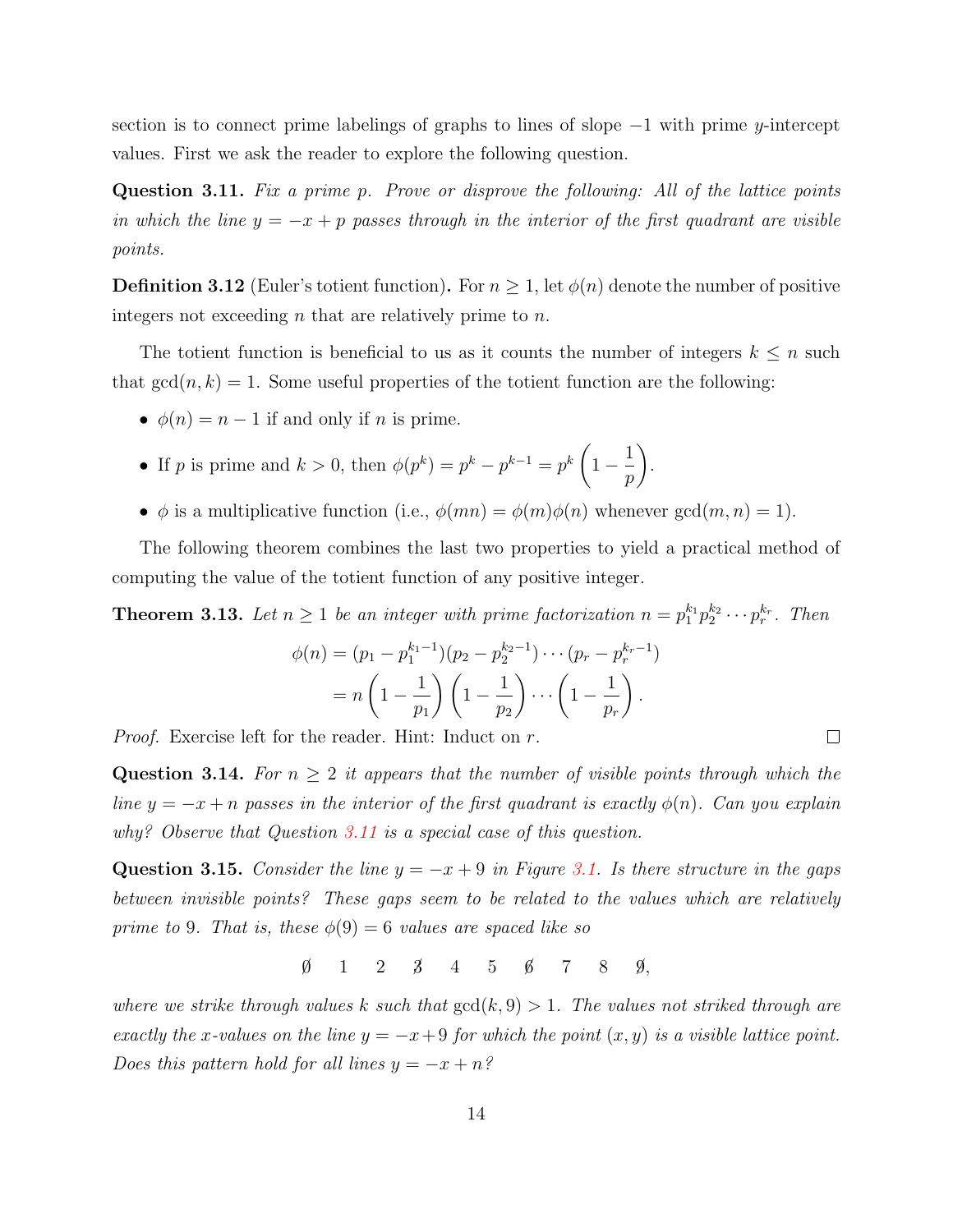#### <span id="page-14-0"></span>4 Possible undergraduate research projects

The first three projects involve exploring concepts that are already known. For the remaining projects, many of the answers to these questions are not yet known. These are called open problems. It is your job to find answers or make some headway in these exercises. This is the heart of mathematical research. Perhaps in attempting to answer any of these open problems, you will come up with answers to different questions that arise along the way. Or instead of precise answers to the questions, you might come up with conjectures on different perspectives of the problems. Be creative and enjoy the exploration. Research in mathematics can be a lot of fun.

Project 4.1. Research the Basel problem. Find some resources that explain exactly what this problem is and sketch at least one proof. For instance, the following paper by Robin Chapman gives 14 different proofs of this one problem. See [http://empslocal.ex.ac.](http://empslocal.ex.ac.uk/people/staff/rjchapma/etc/zeta2.pdf) [uk/people/staff/rjchapma/etc/zeta2.pdf](http://empslocal.ex.ac.uk/people/staff/rjchapma/etc/zeta2.pdf) (Note: Most of these proofs require calculus and/or higher levels of math).

Project 4.2. In Theorem [2.1,](#page-5-0) we made extensive use of the Chinese Remainder Theorem (CRT). Find some resources that explain exactly what CRT is. The Wikipedia entry is a decent starting point. It poses the question: "What is the lowest number  $n$  that when divided by 3 leaves a remainder of 2, when divided by 5 leaves a remainder of 3, and when divided by 7 leaves a remainder of 2?" Try first to answer this question without first looking at CRT or any outside resources. Perhaps you might stumble upon the essential working ideas of CRT by yourself.

<span id="page-14-1"></span>Project 4.3. Theorem [2.1](#page-5-0) is just the base case for higher dimensional analogs of invisible square forests. For dimension  $d = 3$ , are there arbitrarily large cubes of hidden forests in the integer lattice  $\mathbb{Z}^3$ ? The answer is yes! How about for any dimension  $d$ ? That is confirmed in Theorem [2.6,](#page-7-0) but we leave the proof to you. Colleague Stephan Garcia of Pomona College suggests the following starting point:

• Use a d-dimensional array of the first  $n^d$  prime numbers. You would get d systems of congruences, where the moduli would be "slices" of the array (e.g.,  $(d-1)$ -dimensional "subspaces"). Each of the systems of congruences is solvable by CRT since the products of the slices are relatively prime. For getting the gcd of a d-tuple to be greater than 1, think about planes in  $\mathbb{R}^3$  parallel to the  $x, y, z$  axes. Intersecting three of them (each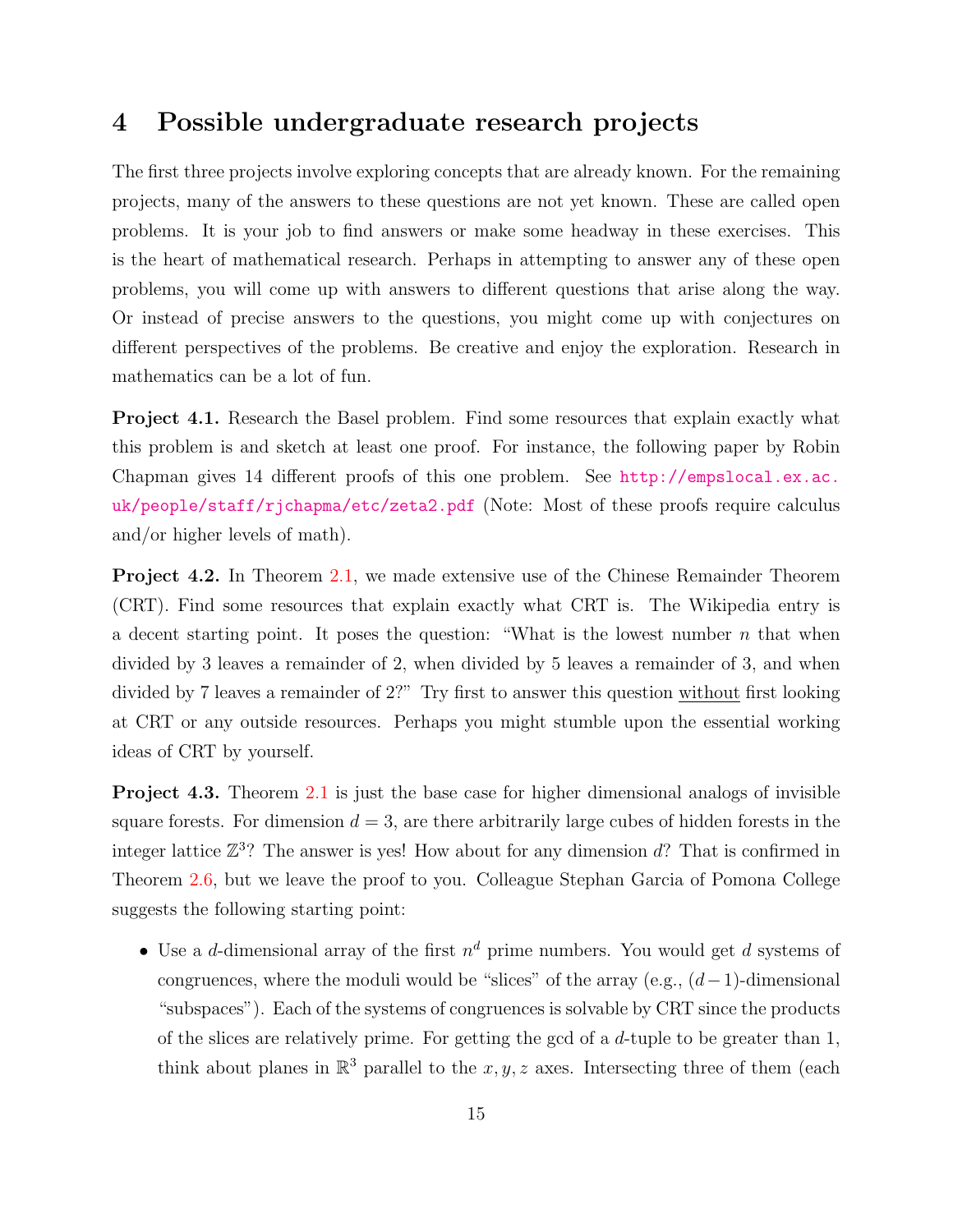parallel to a distinct axis) yields a single point. The same idea gives you a single prime which divides every element of the d-tuple.

Try to use Garcia's advice as a guideline and carefully think through each step of this generalization of the  $2 \times 2$  case solved in Theorem [2.1.](#page-5-0) The generalization to Theorem [2.6](#page-7-0) truly is a wonderful result that you can proudly say you have solved.

<span id="page-15-0"></span>**Project 4.4.** Find the  $3 \times 3$  hidden forest in the first quadrant of the integer lattice that is yielded by the method given in the proof of Theorem [2.1.](#page-5-0) A  $2 \times 2$  example is given in Example [2.2.](#page-6-0) Also find which entries of the prime matrix correspond to which coordinates' greatest common divisors as in Equation [\(2\)](#page-7-1) of the  $2 \times 2$  example. Can you use this information to predict what the prime matrix would correspond to for the  $n = 4$  case and higher?

**Project 4.5.** Can you find a  $3 \times 3$  forest closer than the one yielded by Project [4.4?](#page-15-0) As an easier first exercise, try finding closer subsets of a  $3 \times 3$  hidden forest. Try subsets such as the following:



As an alternate project, perhaps focus only the first two types of subsets above. Consider these for various values of n starting with  $n = 2$ . Come up with some ideas on how to find a hidden line of trees for successively larger values of n. Can you extend these ideas to an algorithm for finding arbitrary length  $n$  lines of hidden trees?

Project 4.6. There are six questions in Section [3](#page-8-0) on the prime labelings of ladder graphs. These are open questions and hence there may or may not be straight-forward answers as such. Explore these questions and make some observations as a scientist would do in a lab. Question [3.8](#page-10-1) might be the hardest to tackle but could lead to other interesting questions. Question [3.4](#page-8-2) seems very intriguing, and it might be best to start with many small examples. Question [3.10](#page-12-1) seems doable, but again try many small examples first. Questions [3.11](#page-13-1) and [3.14](#page-13-2) are very interrelated, so doing one leads you to the other problem. Lastly, Question [3.15](#page-13-3) might be the easiest to begin. It might also help with the previous two questions before it (should you also choose to attempt those).

Project 4.7. In Section [3,](#page-8-0) we considered the prime labelings of ladder graphs in particular. Consider doing this analysis on different families of graphs; for example, cycles, wheels, stars,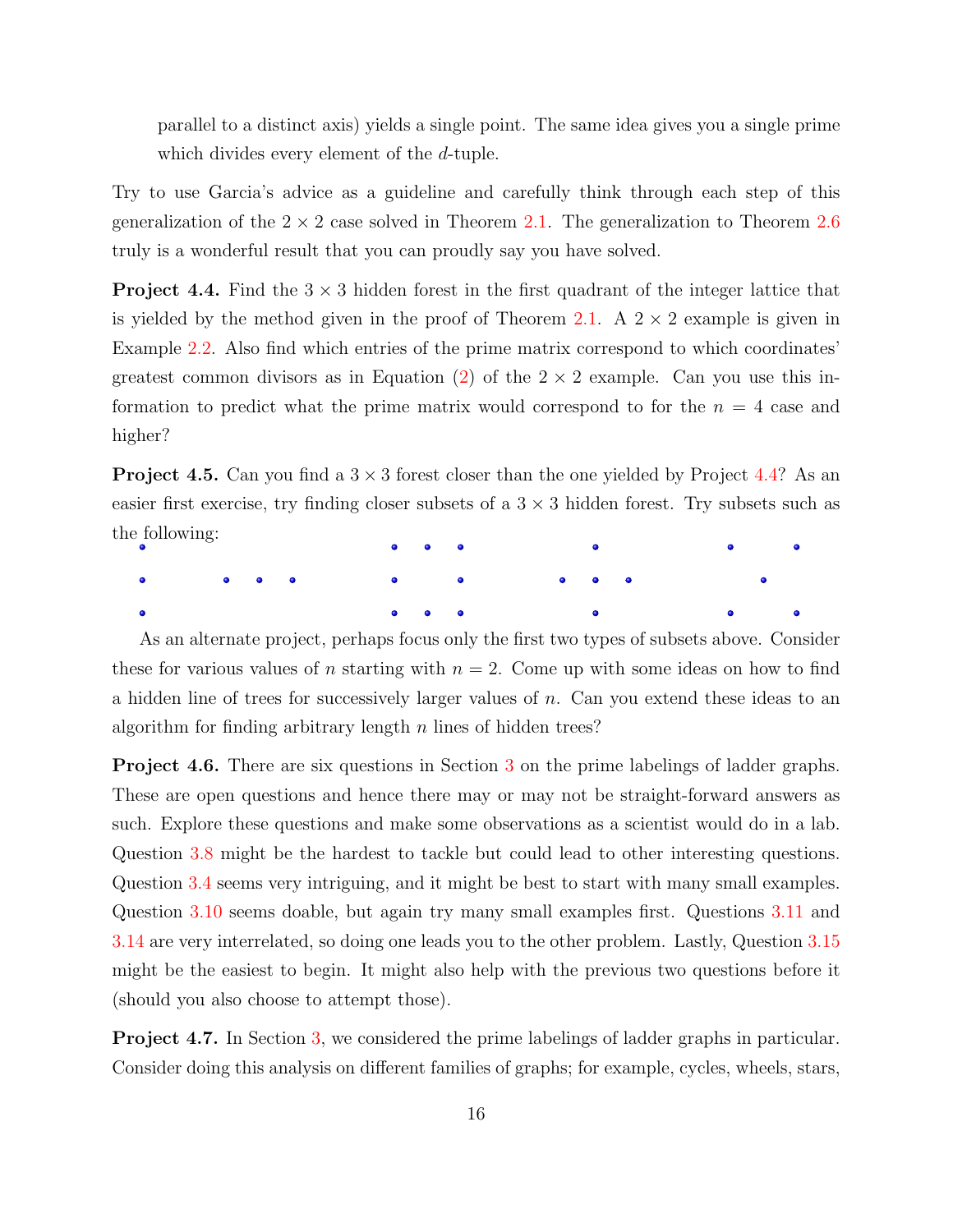paths, caterpillars, friendship graphs, fullerene graphs, generalized Petersen graphs (also known as prism graphs), etc. A gallery of named graphs with helpful illustrations is given at [http://en.wikipedia.org/wiki/Gallery\\_of\\_named\\_graphs](http://en.wikipedia.org/wiki/Gallery_of_named_graphs). A very helpful resource by Joseph Gallian gives an updated survey of this very active area of research [\[6\]](#page-17-7). The latest update was published in 2011 and is freely available at [http://www.combinatorics.org/](http://www.combinatorics.org/ojs/index.php/eljc/article/view/ds6/pdf) [ojs/index.php/eljc/article/view/ds6/pdf](http://www.combinatorics.org/ojs/index.php/eljc/article/view/ds6/pdf).

#### <span id="page-16-0"></span>5 Acknowledgments

The author Aba Mbirika thanks Stephan Garcia of Pomona College who introduced him to the content of Section [2](#page-4-0) at the AIM-NSF research workshop, REUF4, at ICERM in June 2012. The author especially thanks his research collaborators there: Adam Berliner of St. Olaf College, Nate Dean of Texas State University, Jonelle Hook of Mount St. Mary's University, Alison Marr of Southwestern University, and Cayla McBee of Providence College, with whom he worked on the (as of yet) unpublished results on prime labelings of ladder graphs contained in Section [3.](#page-8-0) Lastly, thank you to Bowdoin College and my five students (Wilfed Ahoua, Sergio Gomez, Tess Lameyer, Brian Moore, and lab assistant Rachel Pollinger) who were the first to engage in a preliminary version of this paper and the research therein at the Summer 2012 Bowdoin Science Experience's mathematics section.